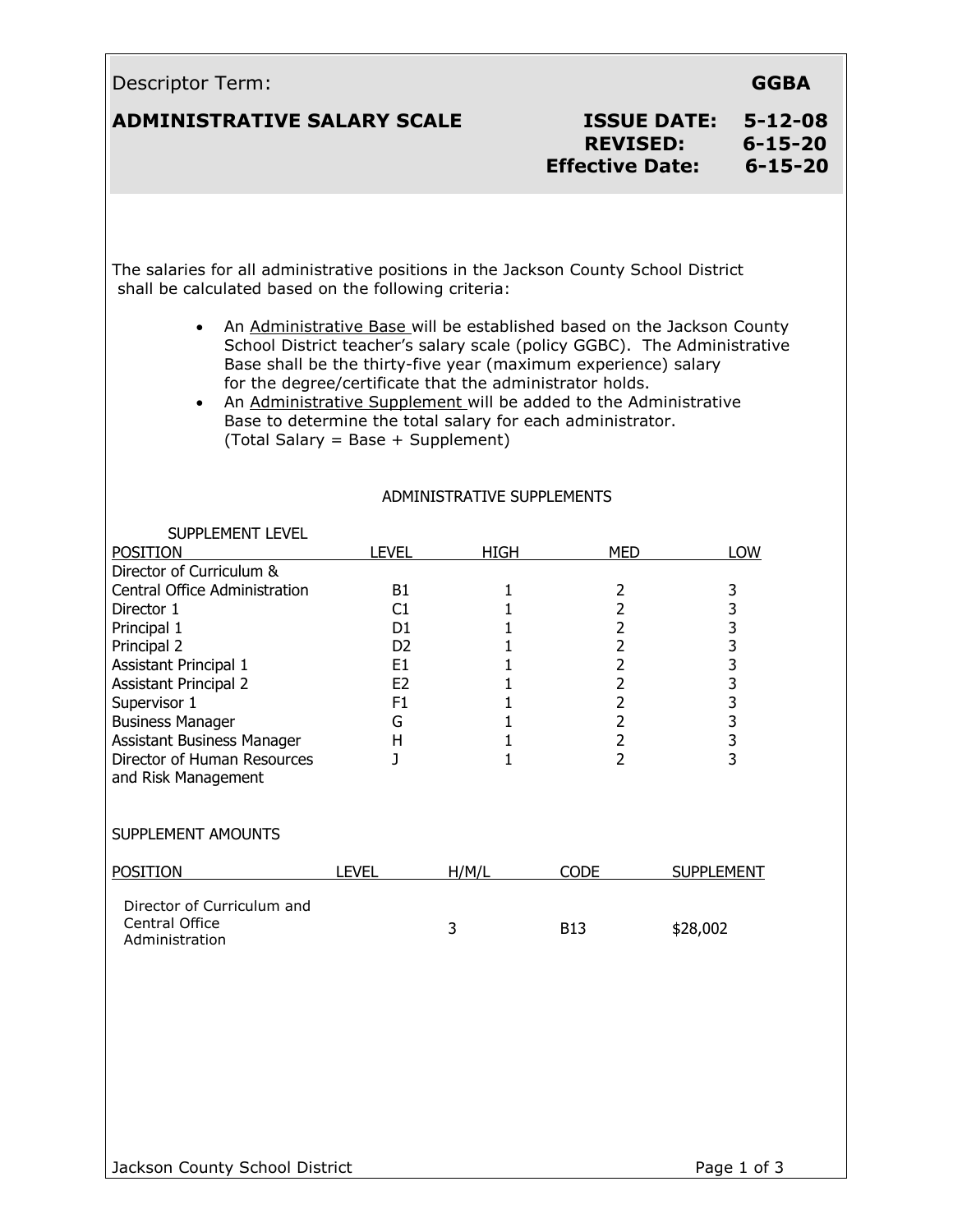### Descriptor Term: **GGBA**

## **ADMINISTRATIVE SALARY SCALE ISSUE DATE: 5-12-08**

# **REVISED: 6-15-20 Effective Date: 6-15-20**

| <b>POSITION</b>              | <b>LEVEL</b>   | H/M/L          | <b>CODE</b>     | <b>SUPPLEMENT</b> |
|------------------------------|----------------|----------------|-----------------|-------------------|
| Director 1                   | C1             | 1              | C11             | \$24,002          |
|                              |                | 2              | C12             | \$22,002          |
|                              |                | 3              | C13             | \$20,002          |
| Principal 1                  | D <sub>1</sub> | 1              | D11             | \$24,502          |
|                              |                | $\overline{2}$ | D <sub>12</sub> | \$22,502          |
|                              |                | 3              | D13             | \$20,502          |
| Principal 2                  | D <sub>2</sub> | 1              | D <sub>21</sub> | \$22,002          |
|                              |                | $\overline{2}$ | D <sub>22</sub> | \$20,002          |
|                              |                | 3              | D <sub>23</sub> | \$18,002          |
| Assistant Principal 1        | E <sub>1</sub> | 1              | E11             | \$12,835          |
|                              |                | 2              | E12             | \$10,835          |
|                              |                | 3              | E13             | \$8,835           |
| <b>Assistant Principal 2</b> | E <sub>2</sub> | $\mathbf{1}$   | E21             | \$11,835          |
|                              |                | 2              | E22             | \$9,835           |
|                              |                | 3              | E23             | \$7,835           |
| Supervisor 1                 | F1             | $\mathbf{1}$   | F11             | \$6,000           |
|                              |                | 2              | F <sub>12</sub> | \$4,000           |
|                              |                | 3              | F <sub>13</sub> | \$2,000           |
| <b>Business Manager</b>      | G              | $\mathbf{1}$   | G1              | \$28,002          |
|                              |                | 2              | G <sub>2</sub>  | \$26,002          |
|                              |                | 3              | G <sub>3</sub>  | \$24,002          |
| Assistant Business Manager   | H              | $\mathbf{1}$   | H1              | \$21,002          |
|                              |                | 2              | H <sub>2</sub>  | \$19,002          |
|                              |                | 3              | H <sub>3</sub>  | \$17,002          |
| Director of Human Services   | J              | 1              | J1              | \$28,002          |
| and Risk Management          |                | 2              | J2              | \$26,002          |
|                              |                | 3              | J3              | \$24,002          |

*All recommendations will be placed on the board meeting agenda with the supplement level noted with the recommendation. As vacancies occur, all positions will be recommended at a starting Level 3. Any lateral position moves will be at their current level*.

*Any administrator beginning at a Level 3 will remain at that Level for a period of 2 years. At the end of the contractual period ending June30th of the second year, the administrator will move to Level 2, where he/she will remain for a period of two years. At the beginning of the administrator's fifth year, (July 1), he/she will move to Level 1 status. In order for experience to be credited, the administrator must be employed for a minimum of 11/12th of the contractual year.* 

*Previous experience as a principal will be credited as experience as a principal regardless of grade level.* (The same concept applies to other administrative positions – ex. assistant *principal to assistant principal)*

If a person transfers from a principal to a director position, they will transfer at whatever level *principal position they held. This is only applicable in district.*